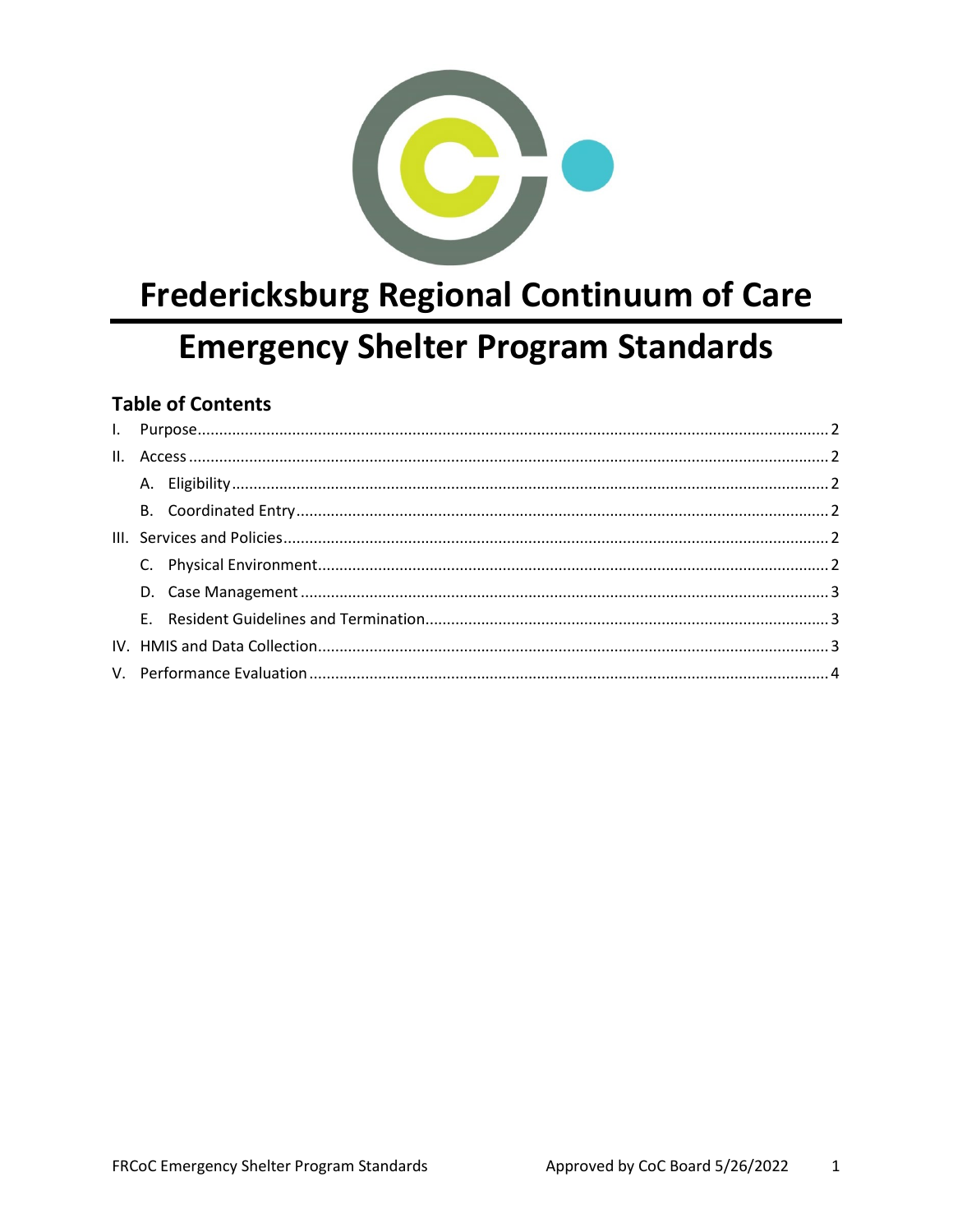## <span id="page-1-0"></span>**I. Purpose**

This document is intended to serve as a guide for organizations providing emergency shelter within the Fredericksburg Regional Continuum of Care (FRCoC). All emergency shelters within the FRCoC are expected to adhere to the guidelines outlined in this document. Fidelity to this model will help ensure that all individuals seeking assistance will have similar opportunities to access emergency shelter.

# <span id="page-1-1"></span>**II. Access**

Shelters will establish admissions processes that promote shelter access to those experiencing the most need for housing support within our community. Specific considerations around eligibility and coordinated entry are detailed below.

## **A. Eligibility**

<span id="page-1-2"></span>Individuals eligible for emergency shelter must meet the HUD definition for literal homelessness, imminent risk of homelessness, or fleeing/attempting to flee domestic violence (DV).

The FRCoC is committed to low-barrier services, as described in the Fredericksburg Regional Continuum of Care Policy Priorities. To support this vision, emergency shelters that receive FRCoC funding must adopt eligibility standards that do not require income, participation in services not required by grants, or other criteria that screen out individuals in need of support.

## **B. Coordinated Entry**

<span id="page-1-3"></span>Emergency shelters will allocate available beds through the FRCoC Coordinated Entry process, a system that establishes streamlined entry points for individuals seeking services from the CoC. Details on the structure and implementation of coordinated entry are contained with the Fredericksburg Regional Continuum of Care Coordinated Entry Policies and Procedures. Participation in Coordinated Entry will ensure that individuals and households with the highest need will gain access to shelter as soon as possible. Exceptions to Coordinated Entry-based bed allocation exist for seasonal shelters or shelters that serve specific sub-populations. However, even if beds are allocated outside of Coordinated Entry, shelters should confirm that residents receive the knowledge and support to connect to other community resources through the Homelessness Helpline.

# <span id="page-1-4"></span>**III. Services and Policies**

Shelters will provide low-barrier, temporary, and housing-focused overnight accommodations to meet the immediate needs of individuals and households experiencing homelessness. Basic shelter elements are detailed below, including considerations about the physical environment, case management, and resident guidelines.

# **C. Physical Environment**

<span id="page-1-5"></span>Emergency shelters should be clean and safe. Organizations should refer the following resources for specific guidance on the minimum physical requirements of shelters:

- Grant requirements (Emergency Solutions Grant Minimum Habitability Standards for Emergency Shelters, Virginia Homeless and Special Needs Housing Funding Guidelines, etc.)
- Americans with Disabilities Act (ADA) Checklist for Emergency Shelters
	- $\circ$  If the shelter is not ADA-compliant, shelters should have a standard, written plan on how they will accommodate residents with disabilities.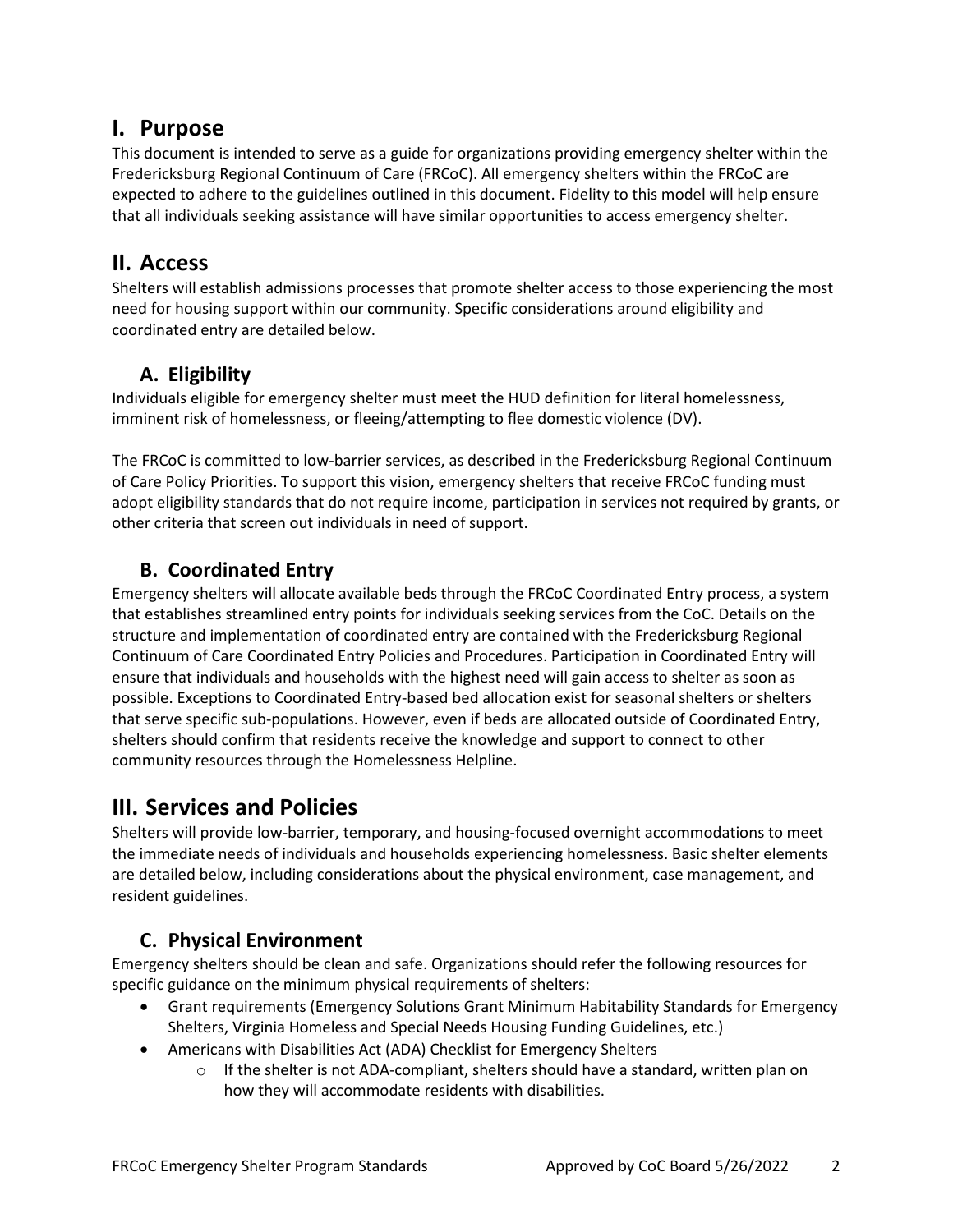Beyond basic habitability requirements, providers should also consider how the design of their shelters contribute to a sense of normalcy, empowerment, privacy, security and peace of mind, and positive community for residents. The following are resources that providers can reference as they begin or continue to design their shelters:

- Designing the Built Environment for Recovery form Homelessness (Michael J. Berens, Design Resources for Homelessness)
- Designing for the Homeless: Architecture that Works (Sam Davis)

#### **D. Case Management**

<span id="page-2-0"></span>All shelter residents should have access to voluntary, consistent case management from trained staff members. Case management will have the following characteristics:

- **Housing-focused.** The primary goal of case management is to assist clients to gain and maintain stable permanent housing.
- **Client-driven.** Case managers work with the unique needs of each individual or household, assisting in the creation and achievement of client-defined housing goals.
- **Trauma-informed.** Trauma-Informed case management considers knowledge about trauma its impact, interpersonal dynamic, and paths to recovery — and incorporates this knowledge into all aspects of service delivery.
- **Strengths-based.** Case managers recognize the capacity, skills, and assets of each individual or household, allowing them to make their own informed decisions.
- **Connected to community resources.** Case mangers support individuals in building and maintaining connections to formal social services and informal social resources. Additionally, case managers will have continuous diversion conversations to assist clients in identifying housing resources as soon as possible.

#### **E. Resident Guidelines and Termination**

<span id="page-2-1"></span>Emergency shelters must have written guidelines, program standards, or community expectations that are communicated to all residents upon intake. To promote low-barrier access to shelter, these guidelines will emphasize safety and community. Shelters should refer to the National Alliance to End Homelessness (NAEH) Emergency Shelter Learning Series for guidance on creating and evaluating shelter rules.

Emergency shelters must also have a standard termination process. Providers can exercise their own judgement in deciding which program rule violations result in termination. However, termination should only be in response to severe cases, threats, or unsafe practices.

# <span id="page-2-2"></span>**IV. HMIS and Data Collection**

All emergency shelters are required to enter data into the Homeless Management Information System (HMIS), a centralized database for client information utilized by several Virginia communities. For confidentiality reasons, DV service providers are exempt from using the HMIS system but must use a comparable database to collect data.

Prompt and accurate data collection helps the homeless system determine which services and programs are being utilized, evaluate the impact of emergency shelter, and make system improvements. It is the